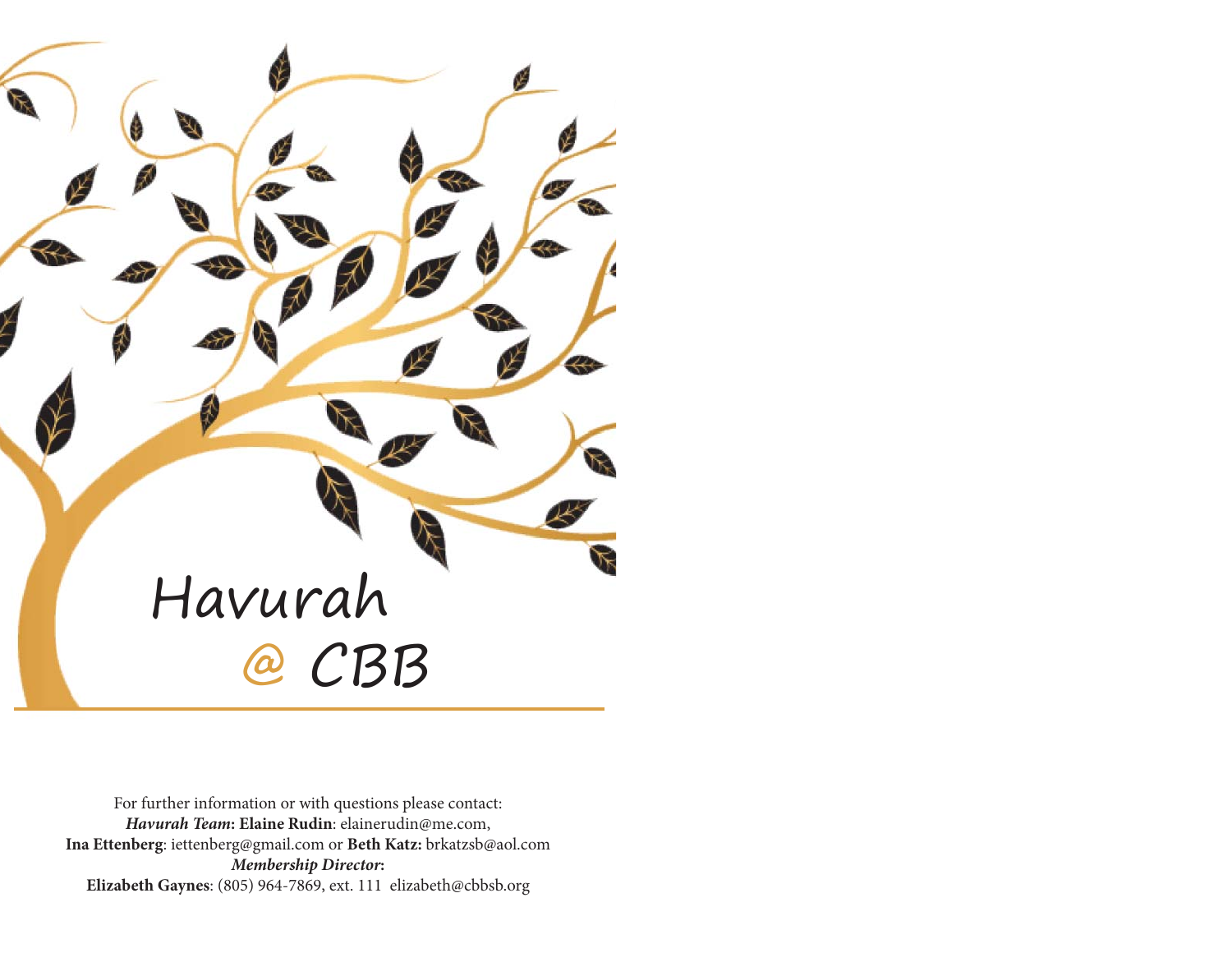What is a Havurah?<br>Havurah (plural is "Havurot") comes from the Hebrew word, HAVER,<br>meaning friend, or fellowship. Each Havurah is a small group of CBB<br>members that gathers together to socialize, celebrate Jewish holidays,

Who Joins A Havurah?<br>Our Havurah committee tries to match people who have similar interests and/or are in a similar stage in their lives.

When And Where Does A Havurah Meet?<br>Most Havurot meet 6 to 12 times a year, either in the homes of the members or at a community venue, such as a museum, park, restaurant or theater. Each group decides on the frequency and the most convenient dates and times for themselves.

## **How Large Is A Havurah?**

Each group varies in size, but we recommend a minimum of 12 people. However, there are no hard and fast rules about the size. Havurot exist for families and for individuals.

How Do I Join A Havurah?<br>Complete the enclosed application and either bring it in to the Complete the enclosed application and either bring it in to the Temple. You will be contacted soon afterwards. New Havurot are formed throughout the year.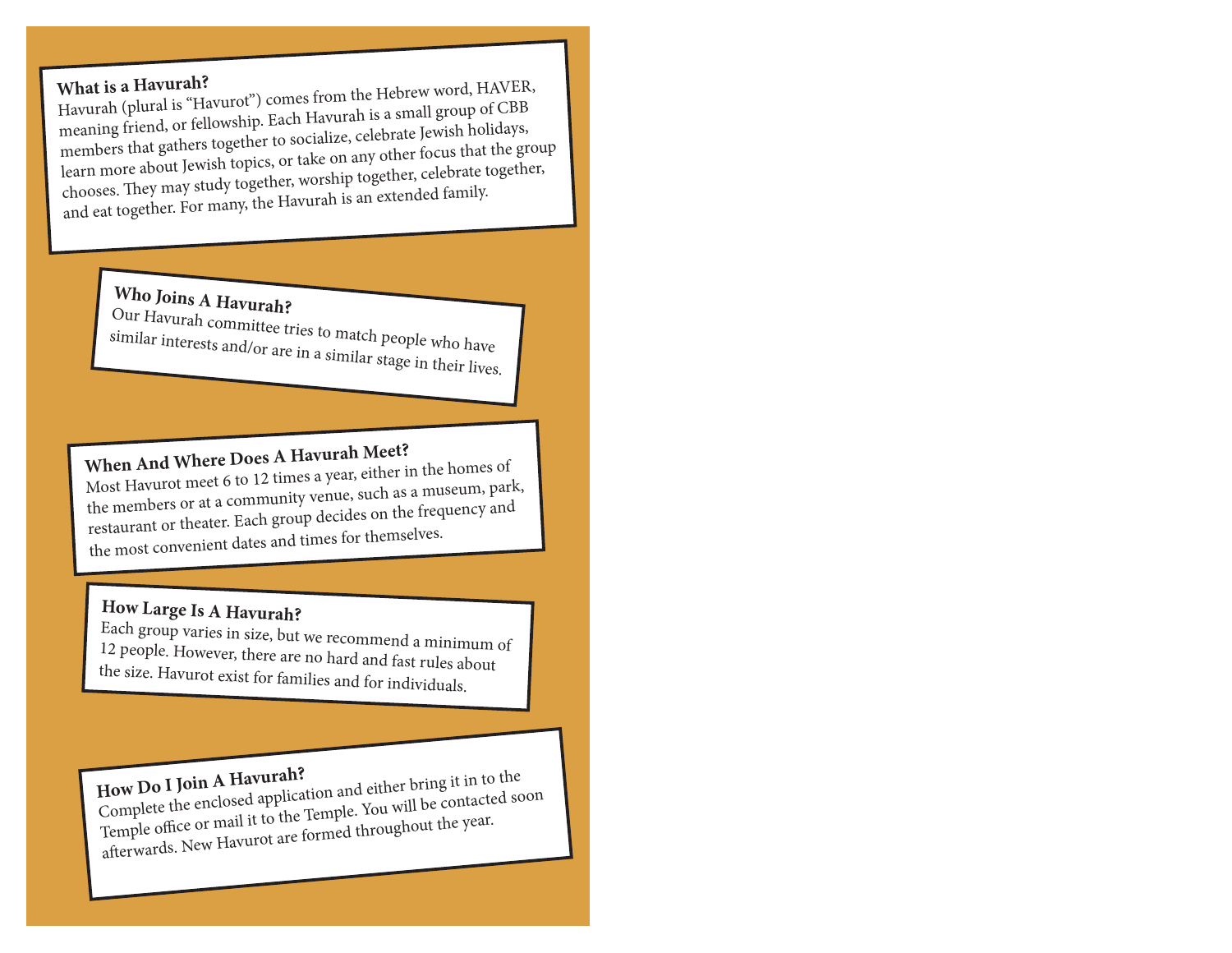## CBB Havurah Application

Please return your completed form to the CBB office or mail it to: Congregation B'nai B'rith Attn: Havurah Coordinators 1000 San Antonio Creek Road Santa Barbara, CA 93111

Participation is open to members of Congregation B'nai B'rith

| Age: __________ / Occupation (if retired, previous occupation): ______________                                                                          |
|---------------------------------------------------------------------------------------------------------------------------------------------------------|
|                                                                                                                                                         |
|                                                                                                                                                         |
| CBB Member since:                                                                                                                                       |
|                                                                                                                                                         |
| Age: ____________ / Occupation (if retired, previous occupation): _____________<br><u> 1989 - Johann Barn, mars an t-Amerikaansk politiker (* 1958)</u> |
|                                                                                                                                                         |
|                                                                                                                                                         |
| CBB Member since: ________________                                                                                                                      |
|                                                                                                                                                         |
| <u> 1989 - Johann Harry Harry Harry Harry Harry Harry Harry Harry Harry Harry Harry Harry Harry Harry Harry Harry</u><br>Children (Name, Gender, Age):  |
| <u> 1989 - Johann Stoff, deutscher Stoff, der Stoff, der Stoff, der Stoff, der Stoff, der Stoff, der Stoff, der S</u>                                   |
|                                                                                                                                                         |